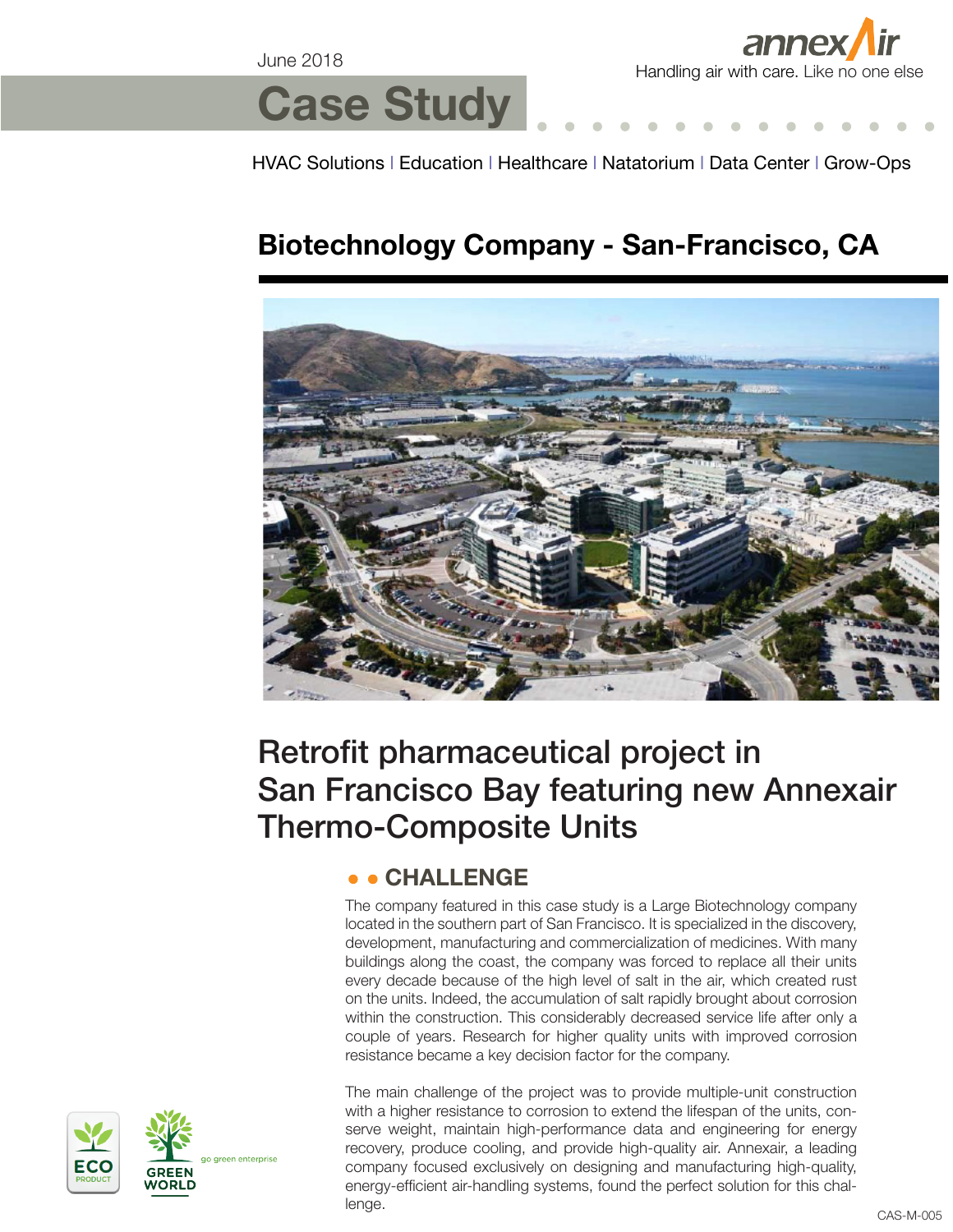

*As usual for all shipments, units arrived with a plastic cover (shrink-wrapped) at job site.*

*In short, Annexair was selected for several reasons. Overall, they provided the best demonstrated solution to several unique design requirements.* **"**

Ernie French **requirements.**<br>Ernie French<br>Sales Engineer, Norman S. Wright



*Thermo-Composites units including high efficiency Sensible Wheel Exchanger, Evaporative Cooler and Indirect Gas Burner*

#### • • SOLUTION

For this project, Annexair provided 4 Energy Recovery Thermo-Composite Units, a revolutionary product in the HVAC industry for its numerous advantages, such as its superior resistance to corrosion. In fact, the Thermo-Composite panels are finished with a superior PVDF 3000-hour salt spray to resist any form of corrosion, even when the unit is exposed to a high volume of sea salt air. The panel also includes a wipe down construction to avoid the internal mould and mildew usually seen on units close to the seashore. The frame has a true thermal-break frame and panel assembly making it a ''No Sweat Condensation'' casing. The Thermo-Composite casing was ideal for the project location, since it's a true rustfree type of construction complete with a non-corrosion lifetime guarantee of up to 15 years of operation!

Besides the corrosion requirement, the Biotechnology company required that units would conserve the same weight since it's a retrofit. This request was successfully achieved by Annexair since the Thermo-Composite units are lighter than conventional steel units and contain almost no steel. In fact, the casing is a completely steel-free type of construction. Only the base structure under the composite floor is made of steel. This innovative feature gives more possibilities to owners as the weight of the units are reduced by up to 40% compared to steel units. In this project, Thermo-Composite units were perfectly responding to the weight conditions required by the company.

High performance data and engineering also comes with the improved performance of components used inside the unit. Producing a total airflow of 45 000 CFM, the energy recovery components included were the Sensible Wheel Exchanger, Evaporative Cooler and Indirect Gas fired Burner.

#### TAILORED MADE PRECISELY FOR THE JOB

First of all, energy recovery units represent by far the most popular family of products sold by Annexair simply because it includes high efficiency Air-to-air Exchangers such as Heat Wheel, Fixed Plates, Dual Wheels, Heat Pipes and Wrap-Around Heat Pipes. All of those Air-to-air Exchangers could be designed with one of the Annexair innovative refrigeration systems: the Air-Cooled V3 Concept and the Water-Sourced-Heat-Pump V3 Concept. For this project, the Biotechnology company chose an ERP unit with partial air, to mix the outside air with the supply air and increase the building's energy recovery. Since the company wanted to recover energy and temperature only, Sensible Wheel Exchangers were added to their units. Compared to the other Air-to-air Exchangers, Heat Wheels are the most efficient and popular technology used at Annexair. From 2,000 to 80,000 CFM capabilities, they are available with a wide sequence of cooling and heating options based on customers' requirements.

The second component used in this project was the Evaporative cooler which is often used in dry areas such as San Francisco. Evaporative coolers represent an economical option since they produce free cooling to the space without any motor. The third component installed was the high efficiency Indirect Gas Fire Burner that recovers more energy than a regular gas burner. Indeed, Annexair uses a condensing burner to recover heat energy as it goes through the second exchanger instead of being powered outside. This technology allows the Indirect Burner to recover up to 92% energy compared to the usual 85% ratio. Why lose energy when you can keep it and re-use it?